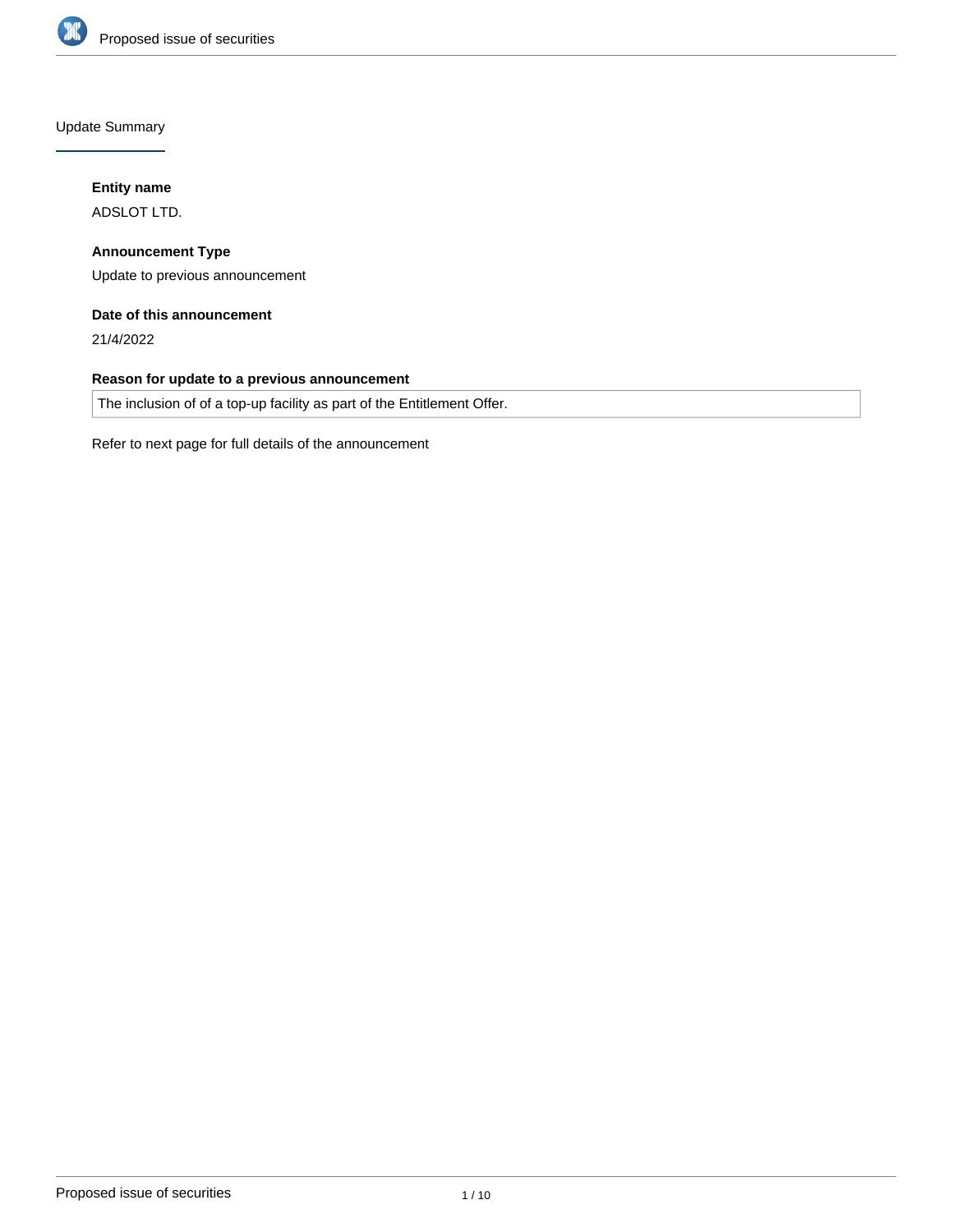

#### Part 1 - Entity and announcement details

#### **1.1 Name of +Entity**

ADSLOT LTD.

We (the entity named above) give ASX the following information about a proposed issue of +securities and, if ASX agrees to +quote any of the +securities (including any rights) on a +deferred settlement basis, we agree to the matters set out in Appendix 3B of the ASX Listing Rules.

If the +securities are being offered under a +disclosure document or +PDS and are intended to be quoted on ASX, we also apply for quotation of all of the +securities that may be issued under the +disclosure document or +PDS on the terms set out in Appendix 2A of the ASX Listing Rules (on the understanding that once the final number of +securities issued under the +disclosure document or +PDS is known, in accordance with Listing Rule 3.10.3C, we will complete and lodge with ASX an Appendix 2A online form notifying ASX of their issue and applying for their quotation).

#### **1.2 Registered Number Type**

### **Registration Number**

ABN

70001287510

**1.3 ASX issuer code**

ADS

#### **1.4 The announcement is**

Update/amendment to previous announcement

#### **1.4a Reason for update to a previous announcement**

The inclusion of of a top-up facility as part of the Entitlement Offer.

#### **1.4b Date of previous announcement to this update**

11/4/2022

#### **1.5 Date of this announcement**

21/4/2022

**1.6 The Proposed issue is:**

A standard +pro rata issue (non-renounceable or renounceable)

 $\mathfrak{C}$  A placement or other type of issue

#### **1.6a The proposed standard +pro rata issue is:**

 $E + Non-renounceable$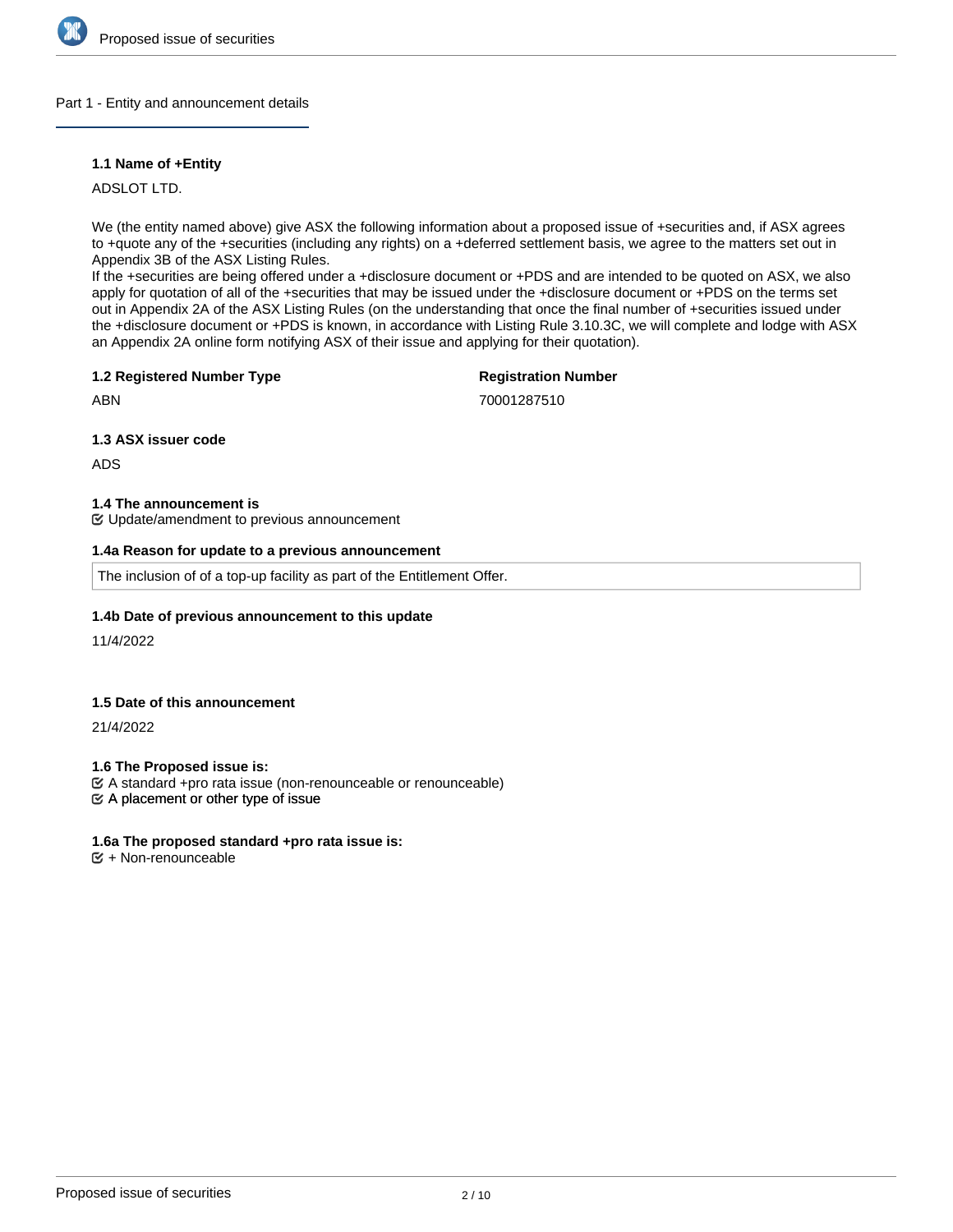

Part 3 - Details of proposed entitlement offer issue

Part 3A - Conditions

**3A.1 Do any external approvals need to be obtained or other conditions satisfied before the entitlement offer can proceed on an unconditional basis?**

No

Part 3B - Offer details

**Class or classes of +securities that will participate in the proposed issue and class or classes of +securities proposed to be issued**

**ASX +security code and description**

ADS : ORDINARY FULLY PAID

**Is the proposed security a 'New class' (+securities in a class that is not yet quoted or recorded by ASX) or an 'Existing class' (additional securities in a class that is already quoted or recorded by ASX)?** Existing class

**Will the proposed issue of this +security include an offer of attaching +securities?**  $\mathfrak{S}$  No  $\mathfrak{S}$  No  $\mathfrak{S}$  No

**If the entity has quoted company options, do the terms entitle option holders to participate on exercise?**

Details of +securities proposed to be issued

#### **ASX +security code and description**

ADS : ORDINARY FULLY PAID

**ISIN Code (if Issuer is a foreign company and +securities are non CDIs)**

**ISIN Code for the entitlement or right to participate in a non-renounceable issue (if Issuer is foreign company and +securities are non CDIs)**

**Offer ratio (ratio to existing holdings at which the proposed +securities will be issued)**

**The quantity of additional +securities For a given quantity of +securities to be issued** 1 **held** 17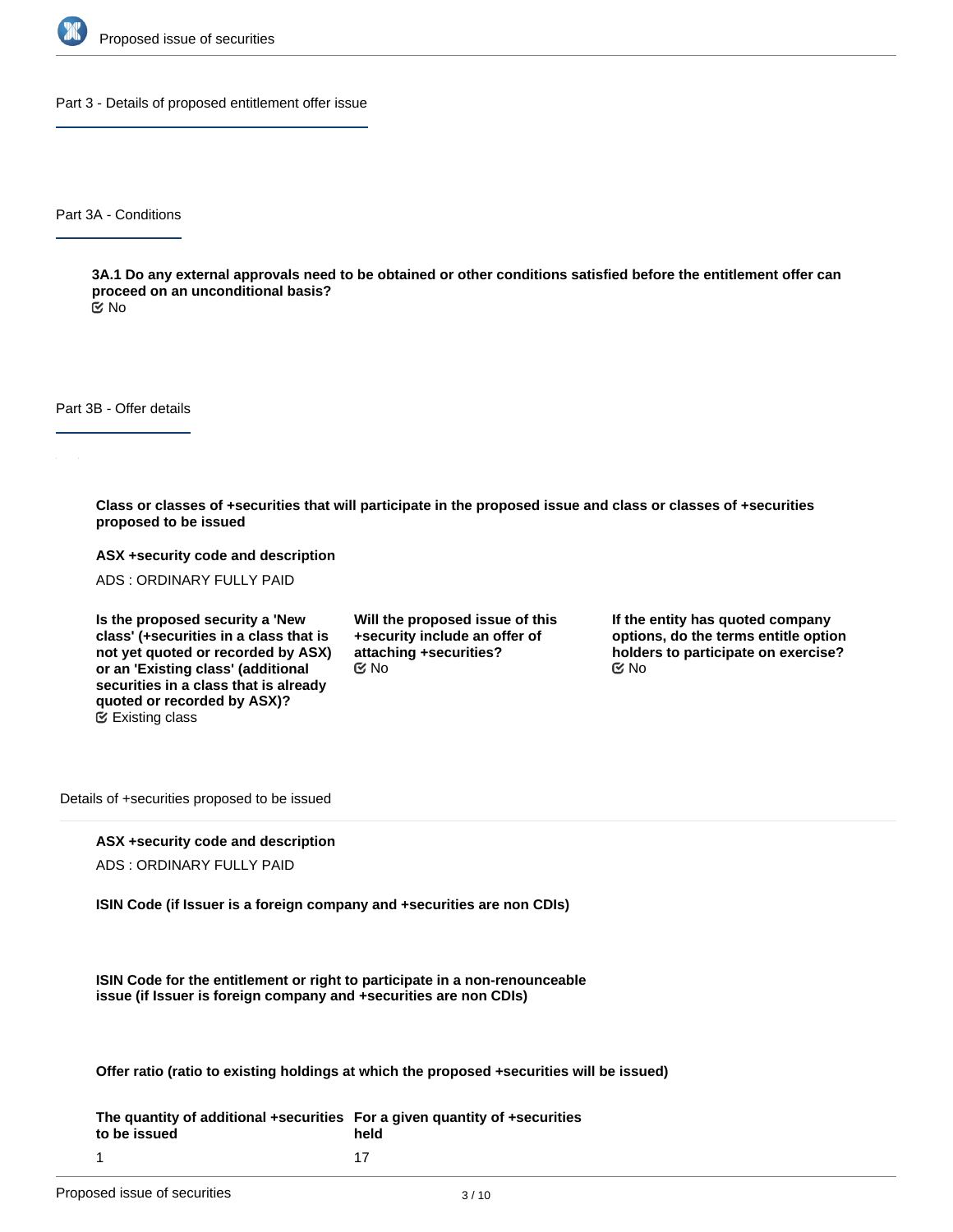| What will be done with fractional<br>entitlements? | Maximum number of +securities<br>proposed to be issued (subject to<br>rounding) |
|----------------------------------------------------|---------------------------------------------------------------------------------|
| Fractions rounded up to the next<br>whole number   | 116.588.604                                                                     |

**Offer price details for retail security holders**

| In what currency will the offer be | What is the offer price per +security |
|------------------------------------|---------------------------------------|
| made?                              | for the retail offer?                 |
| AUD - Australian Dollar            | AUD 0.01700                           |

**Oversubscription & Scale back details**

**Will individual +security holders be permitted to apply for more than their entitlement (i.e. to over-subscribe)?** No

**Will a scale back be applied if the offer is over-subscribed?** No

**Will these +securities rank equally in all respects from their issue date with the existing issued +securities in that class?** Yes

### Part 3C - Timetable

# **3C.1 +Record date**

19/4/2022

#### **3C.2 Ex date**

14/4/2022

#### **3C.4 Record date**

19/4/2022

**3C.5 Date on which offer documents will be sent to +security holders entitled to participate in the +pro rata issue**

21/4/2022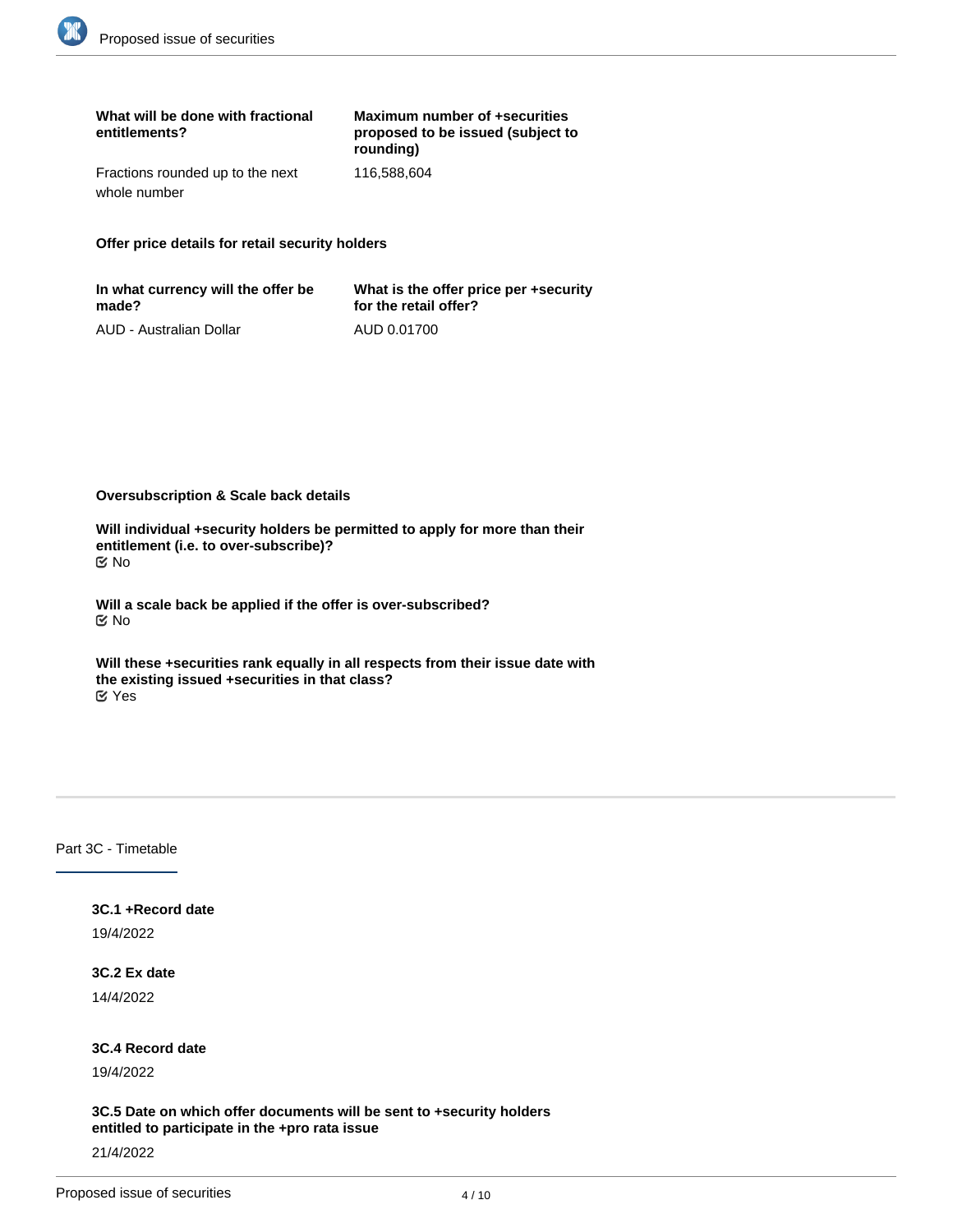

#### **3C.6 Offer closing date**

3/5/2022

#### **3C.7 Last day to extend the offer closing date**

28/4/2022

**3C.9 Trading in new +securities commences on a deferred settlement basis** 4/5/2022

**3C.11 +Issue date and last day for entity to announce results of +pro rata issue**

10/5/2022

#### **3C.12 Date trading starts on a normal T+2 basis**

11/5/2022

### **3C.13 First settlement date of trades conducted on a +deferred settlement basis and on a normal T+2 basis**

13/5/2022

Part 3E - Fees and expenses

**3E.1 Will there be a lead manager or broker to the proposed offer?** No

#### **3E.2 Is the proposed offer to be underwritten?** Yes

#### **3E.2a Who are the underwriter(s)?**

Venturian Pty Ltd, an entity controlled by Andrew Barlow (Chairman of Adslot Ltd)

#### **3E.2b What is the extent of the underwriting (ie the amount or proportion of the offer that is underwritten)?**

Fully underwritten

#### **3E.2c What fees, commissions or other consideration are payable to them for acting as underwriter(s)?**

None

# **3E.2d Please provide a summary of the significant events that could lead to the underwriting being terminated**

Commercially standard termination events to be described more fully in the offer booklet

## **3E.2e Is a party referred to in listing rule 10.11 underwriting or sub-underwriting the proposed offer?** Yes

# **3E.2e (i) What is the name of that party?**

Venturian Pty Ltd (Andrew Barlow, Chairman) Yarra Ventures Pty Ltd (Adrian Giles, Director) Ashmog Investments Pty Ltd (Sarah Morgan, Director)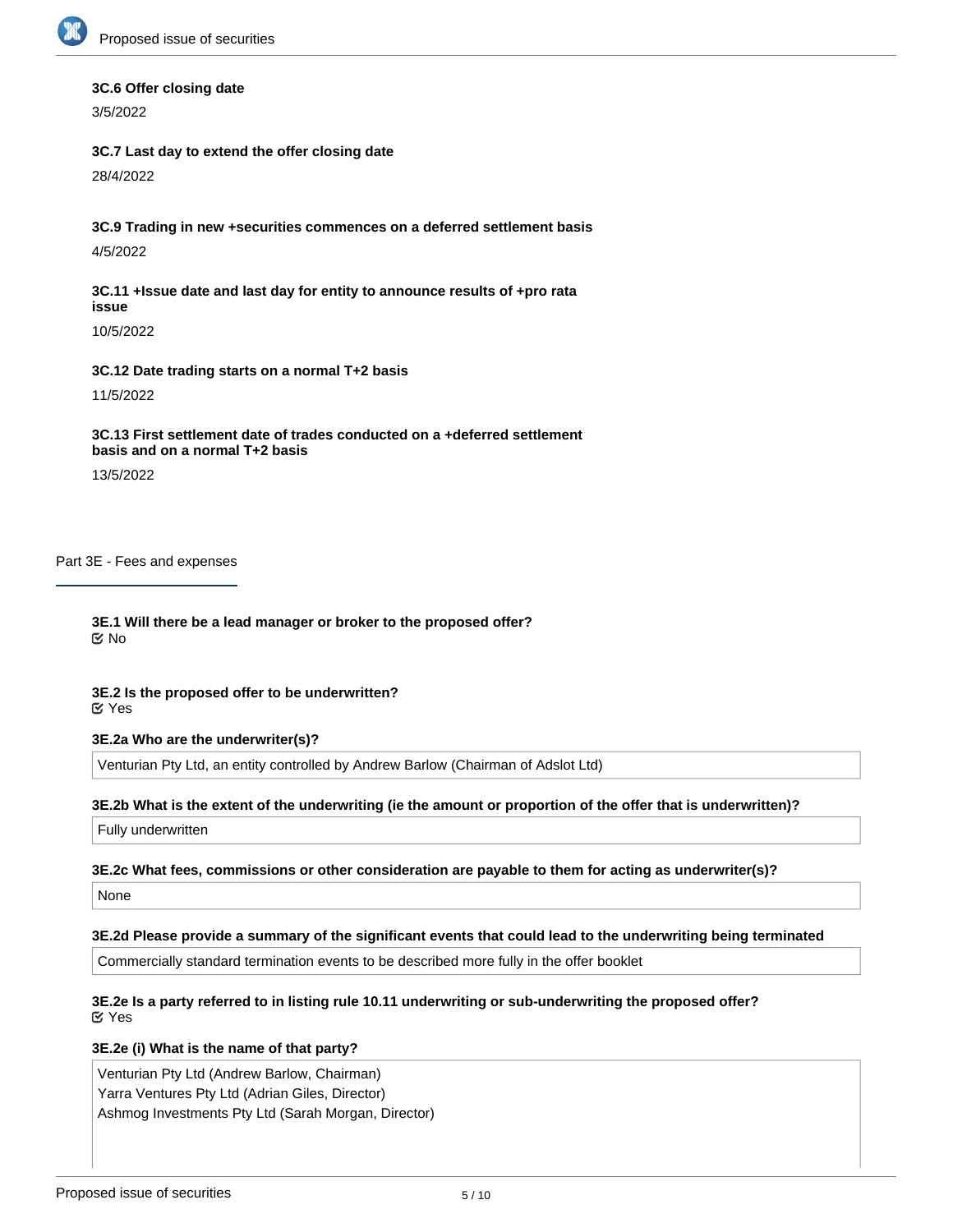

Securities Markets Capital Pty Ltd (Andrew Dyer, Director) Ben Dixon (Director) Andama Holdings Pty Ltd (John Barlow)

#### **3E.2e (ii) What is the extent of their underwriting or sub-underwriting (ie the amount or proportion of the offer they have underwritten or sub-underwritten)?**

Underwriter: Venturian Pty Ltd (Andrew Barlow, Chairman) - 100% Sub-underwriters: Yarra Ventures Pty Ltd (Adrian Giles, Director) - \$35,305 Ashmog Investments Pty Ltd (Sarah Morgan, Director) - \$8,765 Securities Markets Capital Pty Ltd (Andrew Dyer, Director) - \$144,889 Ben Dixon (Director) - \$17,568 Andama Holdings Pty Ltd (John Barlow) - \$600,000

#### **3E.2e (iii) What fee, commission or other consideration is payable to them for acting as underwriter or sub-underwriter?**

No sub-underwriting fees are payable to directors and related parties regarding their sub-underwriting. Non related parties are eligible for a 1% fee

## **3E.3 Will brokers who lodge acceptances or renunciations on behalf of eligible +security holders be paid a handling fee or commission?**

No

### **3E.4 Details of any other material fees or costs to be incurred by the entity in connection with the proposed offer**

Legal, ASX and Registery fees

### Part 3F - Further Information

#### **3F.1 The purpose(s) for which the entity intends to use the cash raised by the proposed issue**

Strengthen the balance sheet and provide additional working capital

**3F.2 Will holdings on different registers or subregisters be aggregated for the purposes of determining entitlements to the issue?** No

**3F.3 Will the entity be changing its dividend/distribution policy if the proposed issue is successful?** No

#### **3F.4 Countries in which the entity has +security holders who will not be eligible to participate in the proposed issue**

Countries outside of Australia & New Zealand

#### **3F.5 Will the offer be made to eligible beneficiaries on whose behalf eligible nominees or custodians hold existing +securities** No

**3F.6 URL on the entity's website where investors can download information about the proposed issue**

<https://www.adslot.com/investor-relations/asx-announcements/>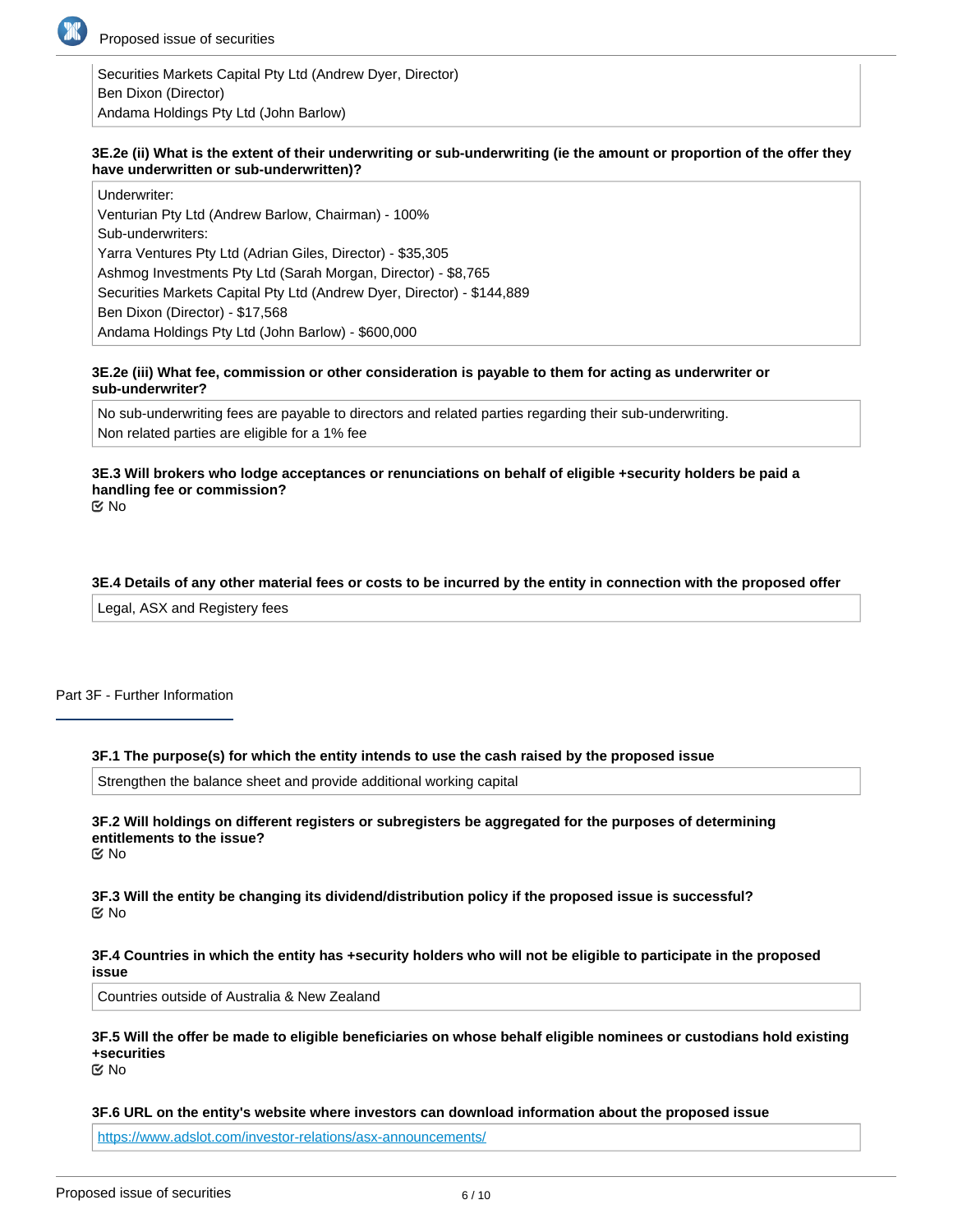

## **3F.7 Any other information the entity wishes to provide about the proposed issue**

**3F.8 Will the offer of rights under the rights issue be made under a disclosure document or product disclosure statement under Chapter 6D or Part 7.9 of the Corporations Act (as applicable)?** No

**3F.9 Any on-sale of the +securities proposed to be issued within 12 months of their date of issue will comply with the secondary sale provisions in sections 707(3) and 1012C(6) of the Corporations Act by virtue of:** The publication of a cleansing notice under section 708A(5), 708AA(2)(f), 1012DA(5) or 1012DAA(2)(f)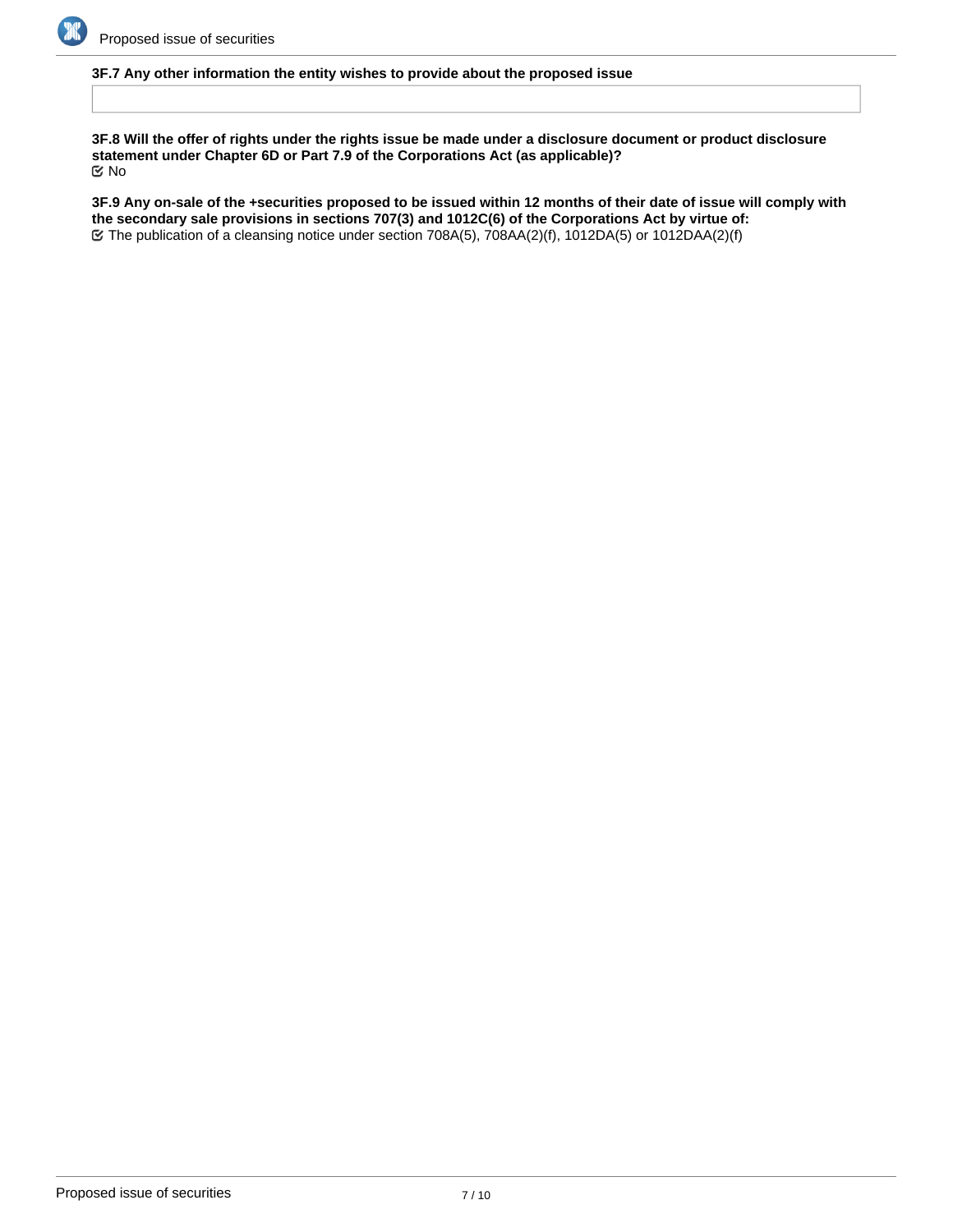

Part 7 - Details of proposed placement or other issue

Part 7A - Conditions

**7A.1 Do any external approvals need to be obtained or other conditions satisfied before the placement or other type of issue can proceed on an unconditional basis?** No

Part 7B - Issue details

**Is the proposed security a 'New class' (+securities in a class that is not yet quoted or recorded by ASX) or an 'Existing class' (additional securities in a class that is already quoted or recorded by ASX)?** Existing class

**Will the proposed issue of this +security include an offer of attaching +securities?** No

Details of +securities proposed to be issued

#### **ASX +security code and description**

ADS : ORDINARY FULLY PAID

#### **Number of +securities proposed to be issued**

105,882,353

**Offer price details**

**Are the +securities proposed to be issued being issued for a cash consideration?** Yes

**In what currency is the cash consideration being paid?**

**What is the issue price per +security?** AUD 0.01700

AUD - Australian Dollar

**Will these +securities rank equally in all respects from their issue date with the existing issued +securities in that class?** Yes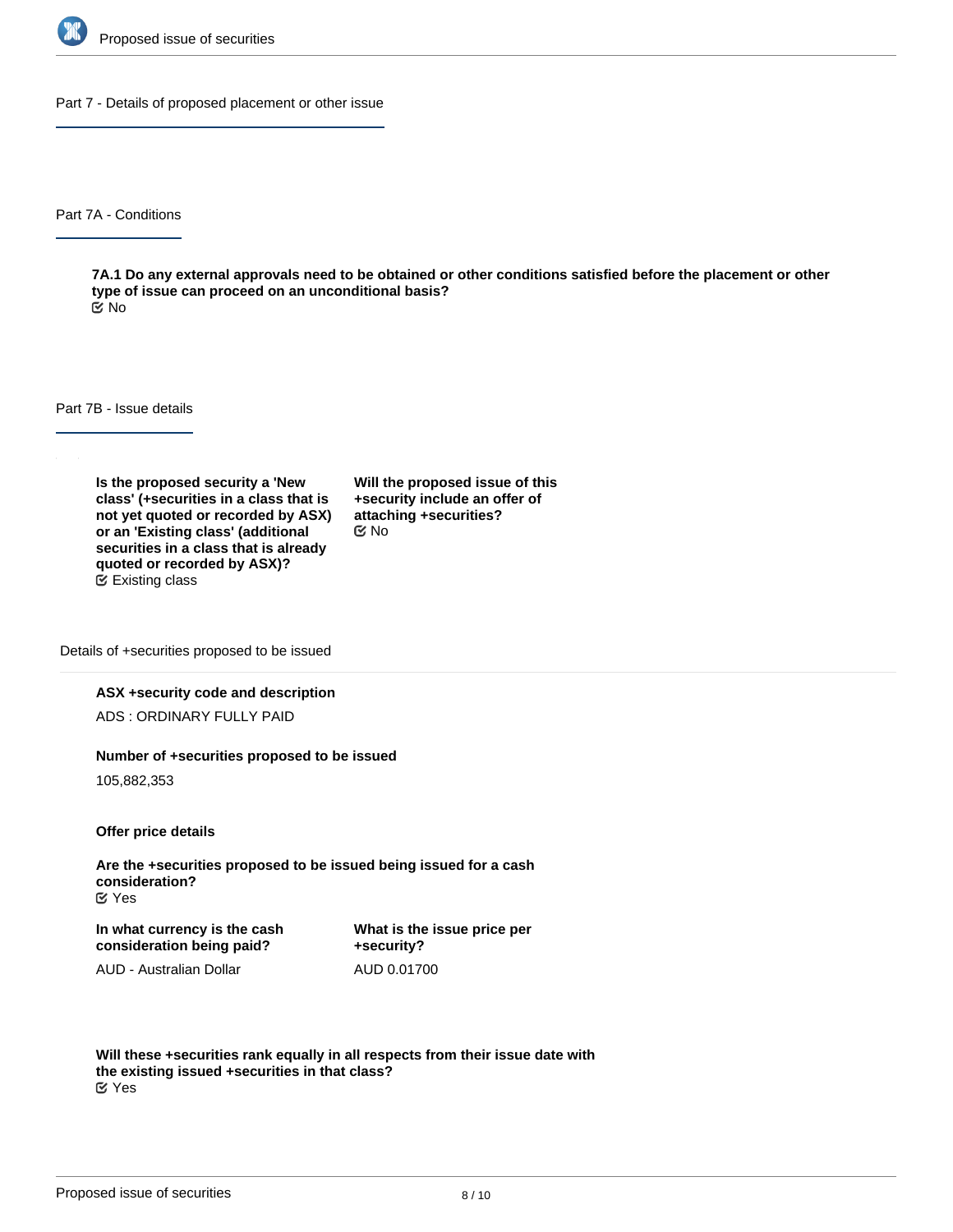

Part 7C - Timetable

**7C.1 Proposed +issue date**

20/4/2022

Part 7D - Listing Rule requirements

**7D.1 Has the entity obtained, or is it obtaining, +security holder approval for the entire issue under listing rule 7.1?** No

**7D.1b Are any of the +securities proposed to be issued without +security holder approval using the entity's 15% placement capacity under listing rule 7.1?** Yes

**7D.1b ( i ) How many +securities are proposed to be issued without security holder approval using the entity's 15% placement capacity under listing rule 7.1?**

105,882,353

**7D.1c Are any of the +securities proposed to be issued without +security holder approval using the entity's additional 10% placement capacity under listing rule 7.1A (if applicable)?** No

**7D.2 Is a party referred to in listing rule 10.11 participating in the proposed issue?** No

**7D.3 Will any of the +securities to be issued be +restricted securities for the purposes of the listing rules?** No

**7D.4 Will any of the +securities to be issued be subject to +voluntary escrow?** No

Part 7E - Fees and expenses

**7E.1 Will there be a lead manager or broker to the proposed issue?** Yes

**7E.1a Who is the lead manager/broker?**

Peloton Capital Pty Ltd

#### **7E.1b What fee, commission or other consideration is payable to them for acting as lead manager/broker?**

\$45,000

**7E.2 Is the proposed issue to be underwritten?** No